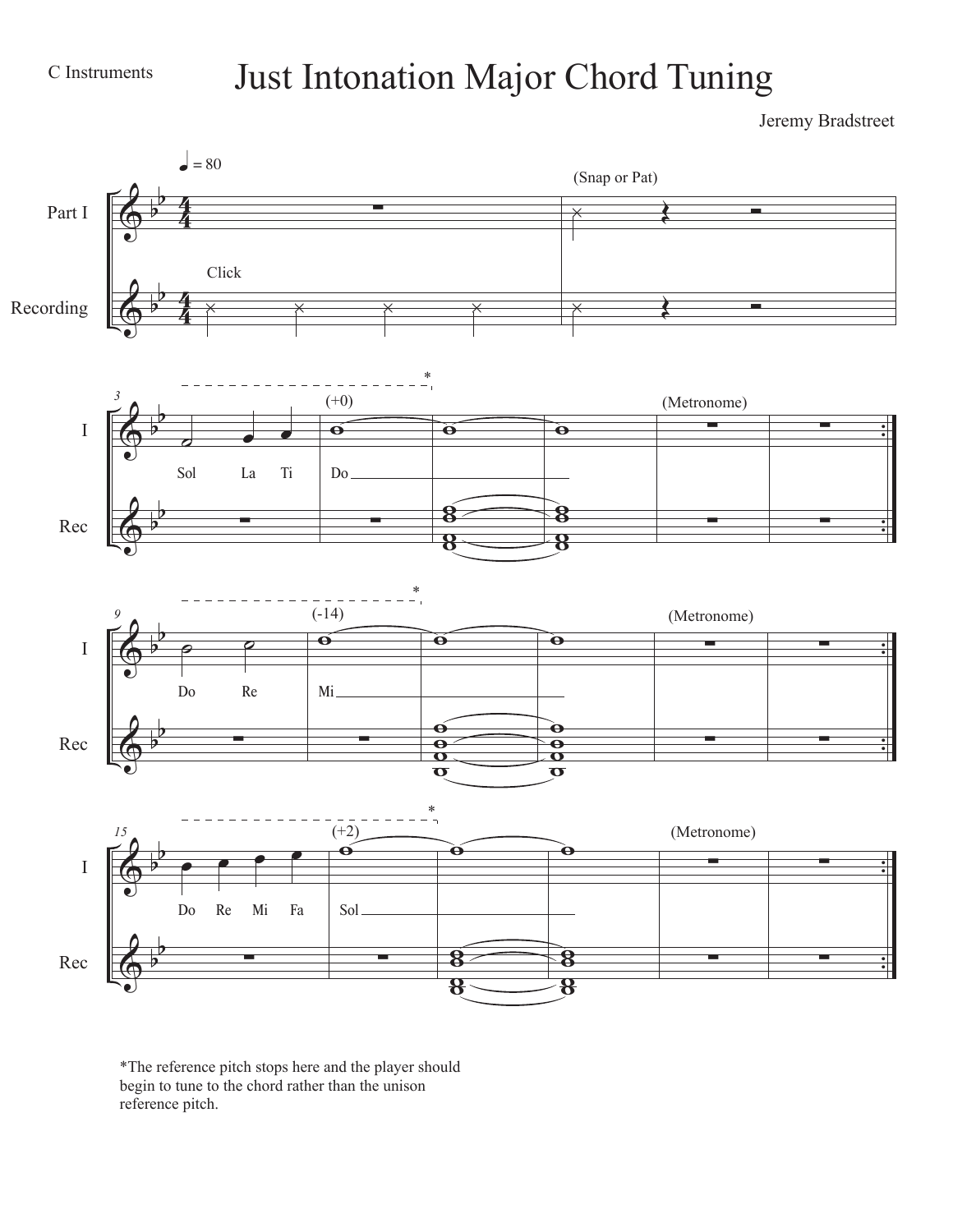





b b

∑

∑



 $\overrightarrow{B}$  $\overline{\mathbf{g}}$ 

∑

 $\overline{\mathbf{8}}$  $\overline{\mathbf{g}}$  .<br>.<br>. .<br>.<br>.

∑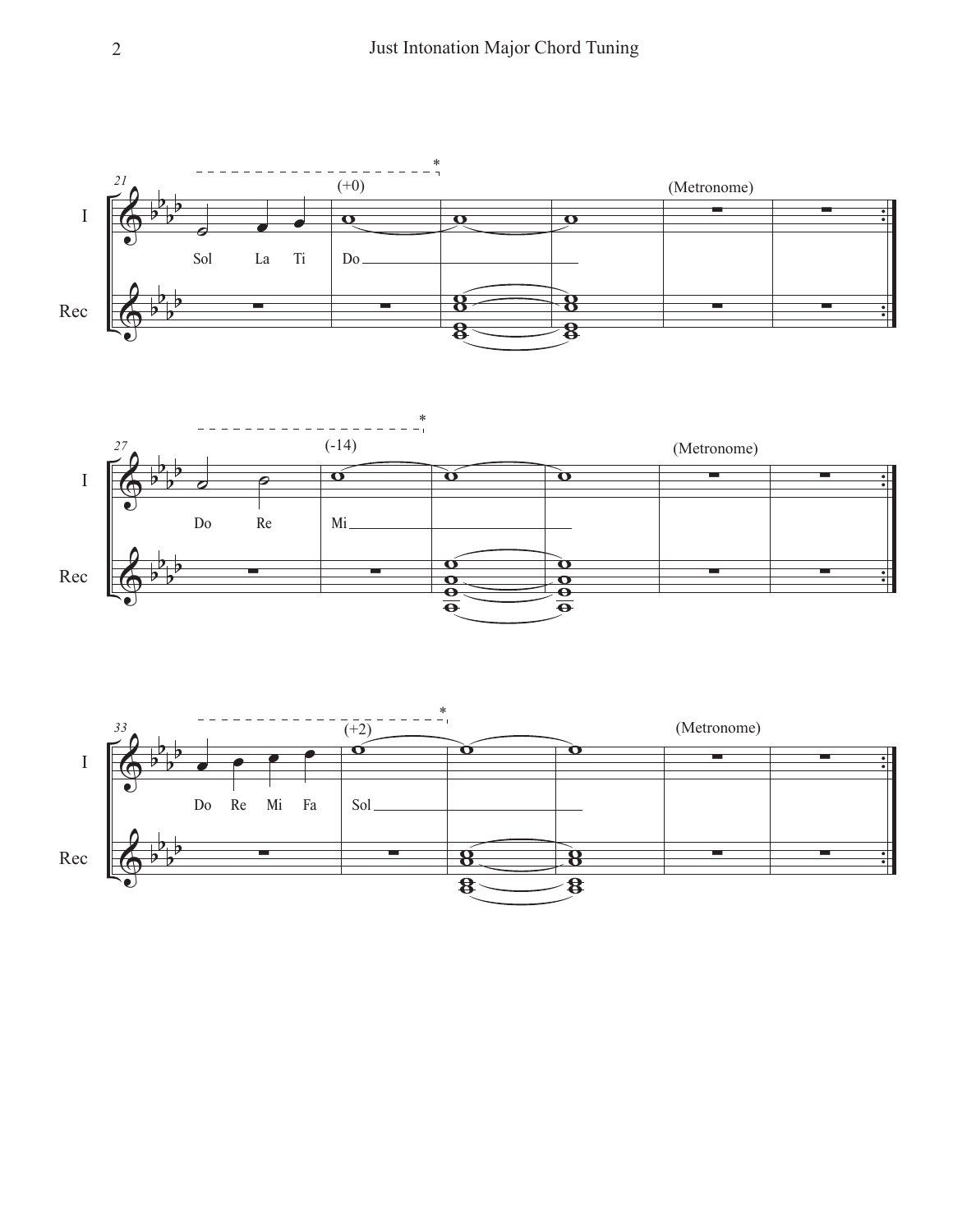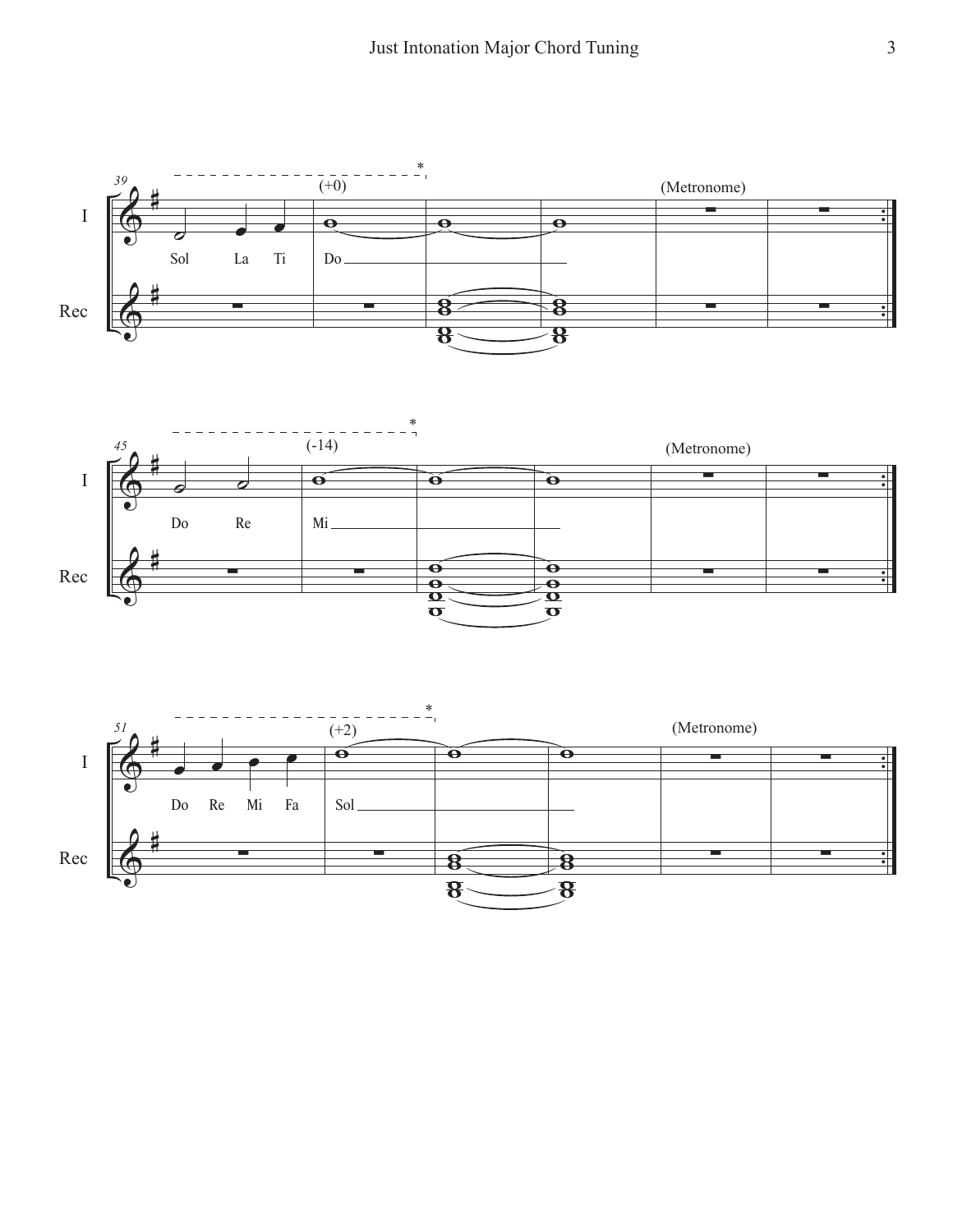Jeremy Bradstreet



\*The reference pitch stops here and the player should begin to tune to the chord rather than the unison reference pitch.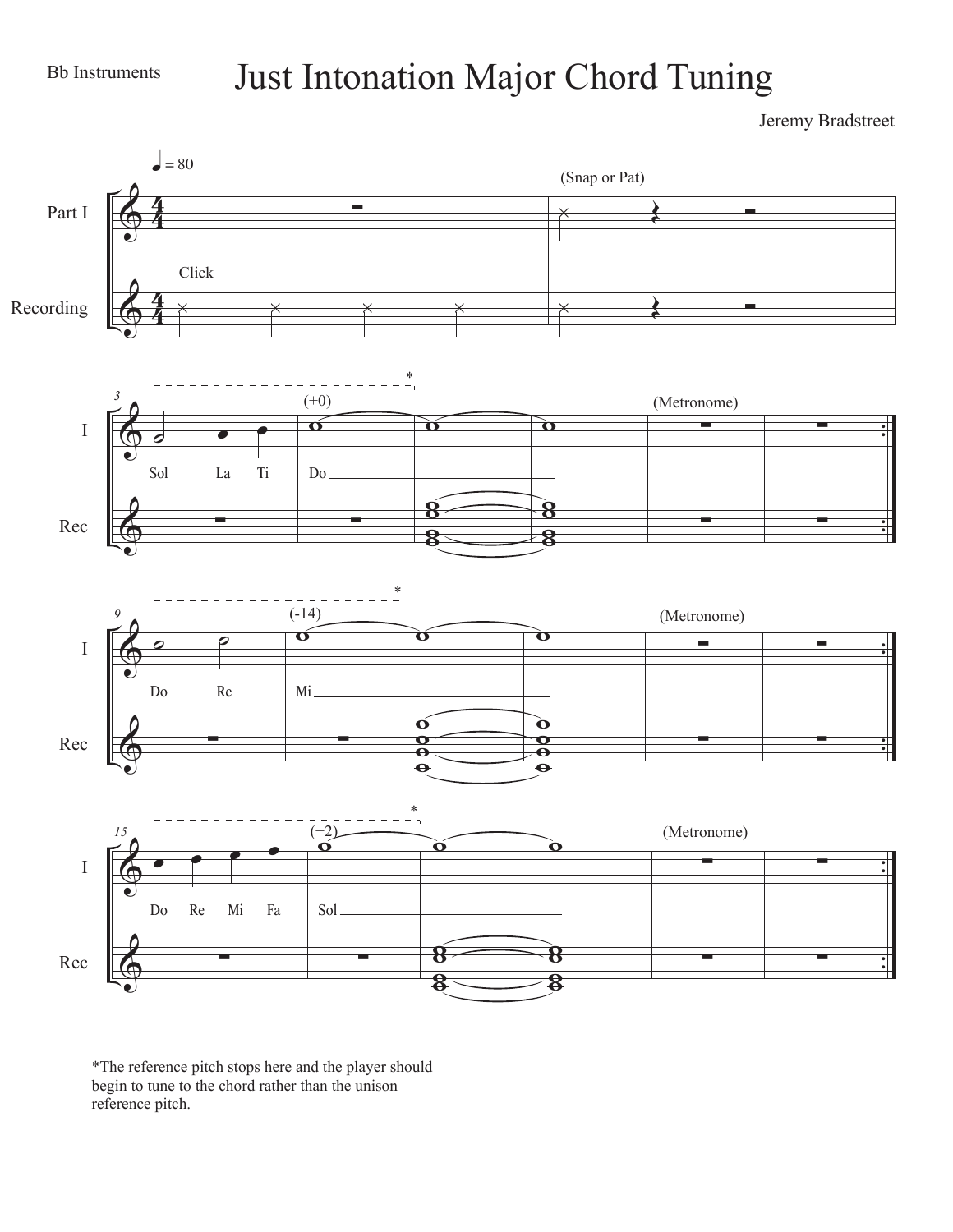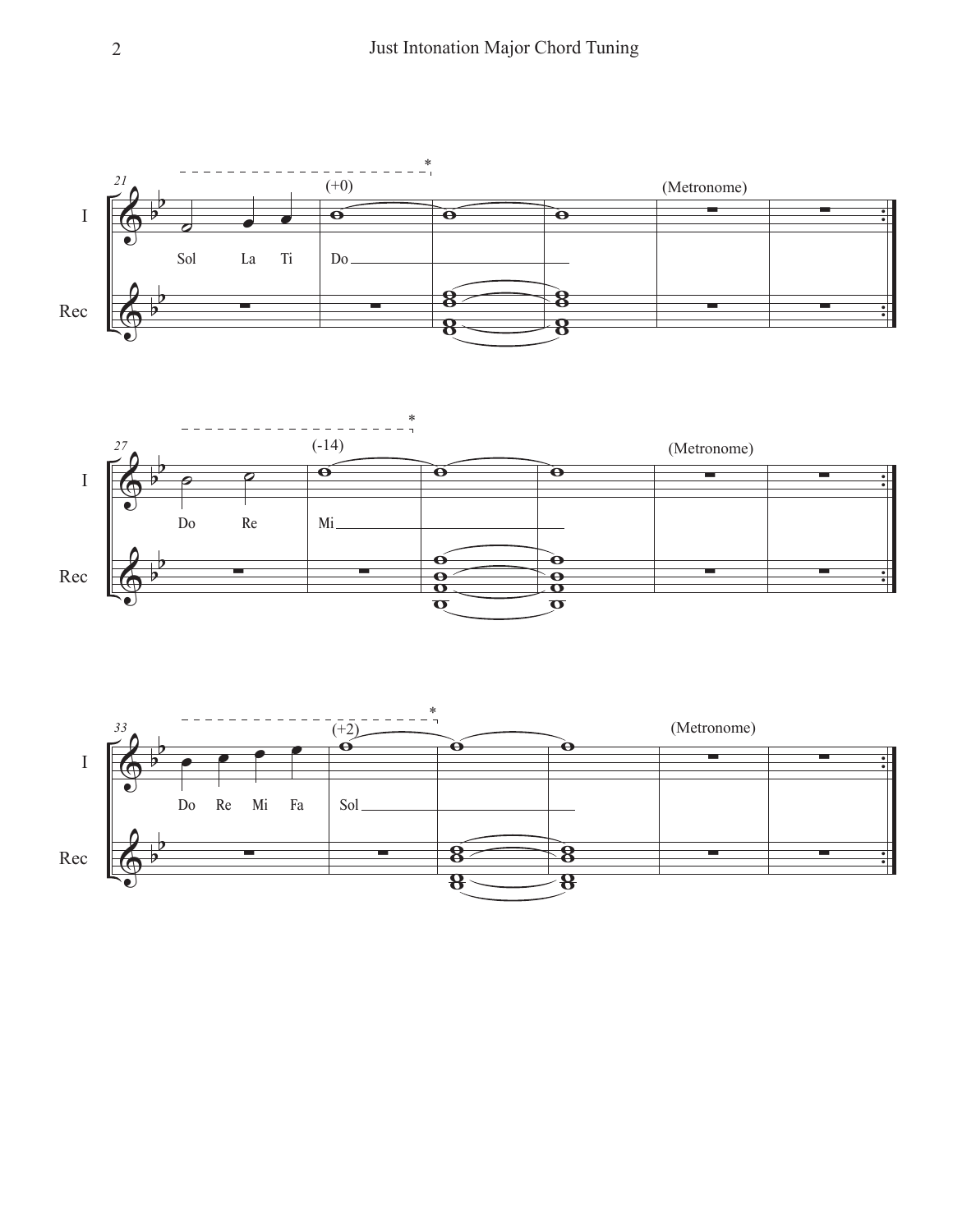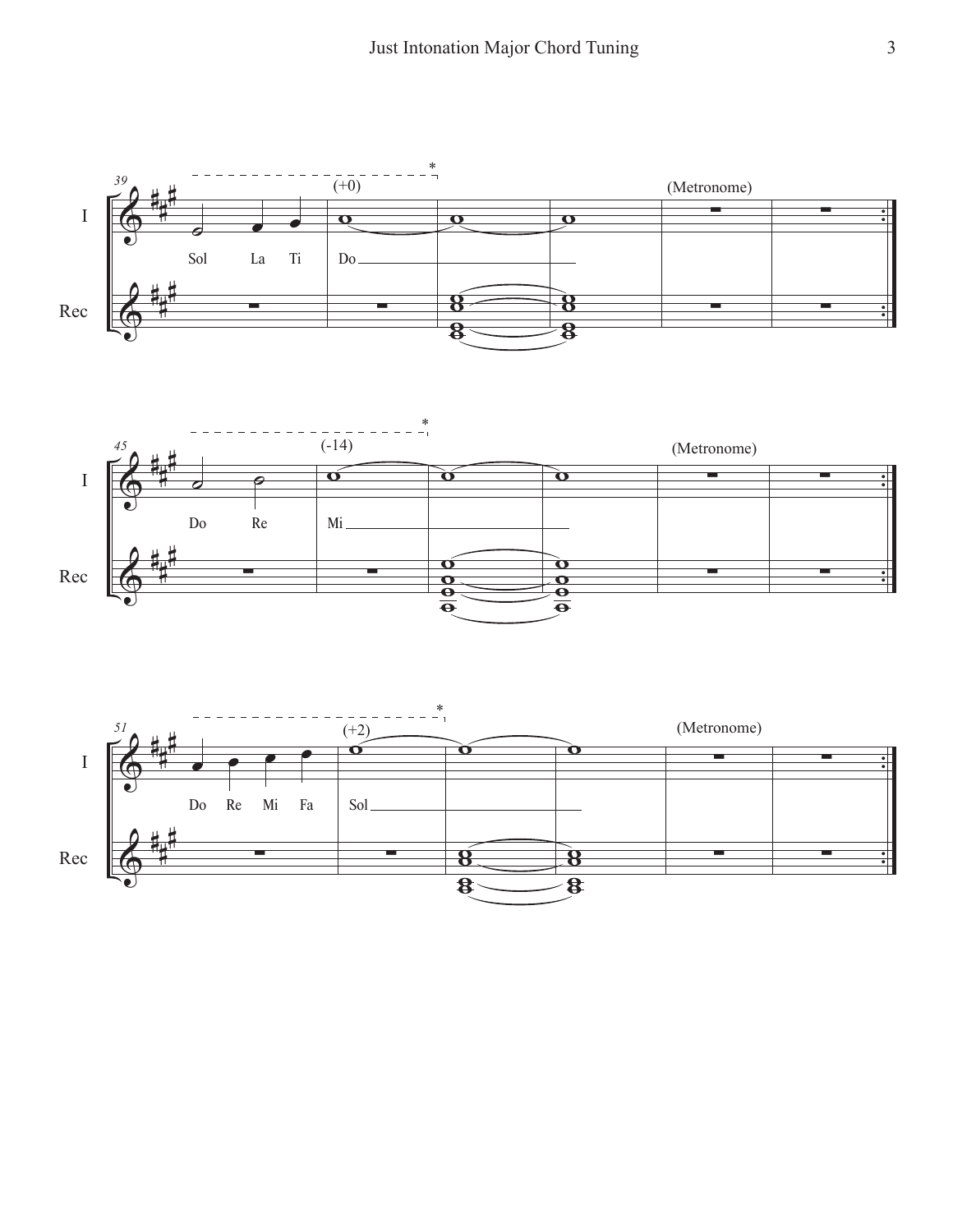Jeremy Bradstreet

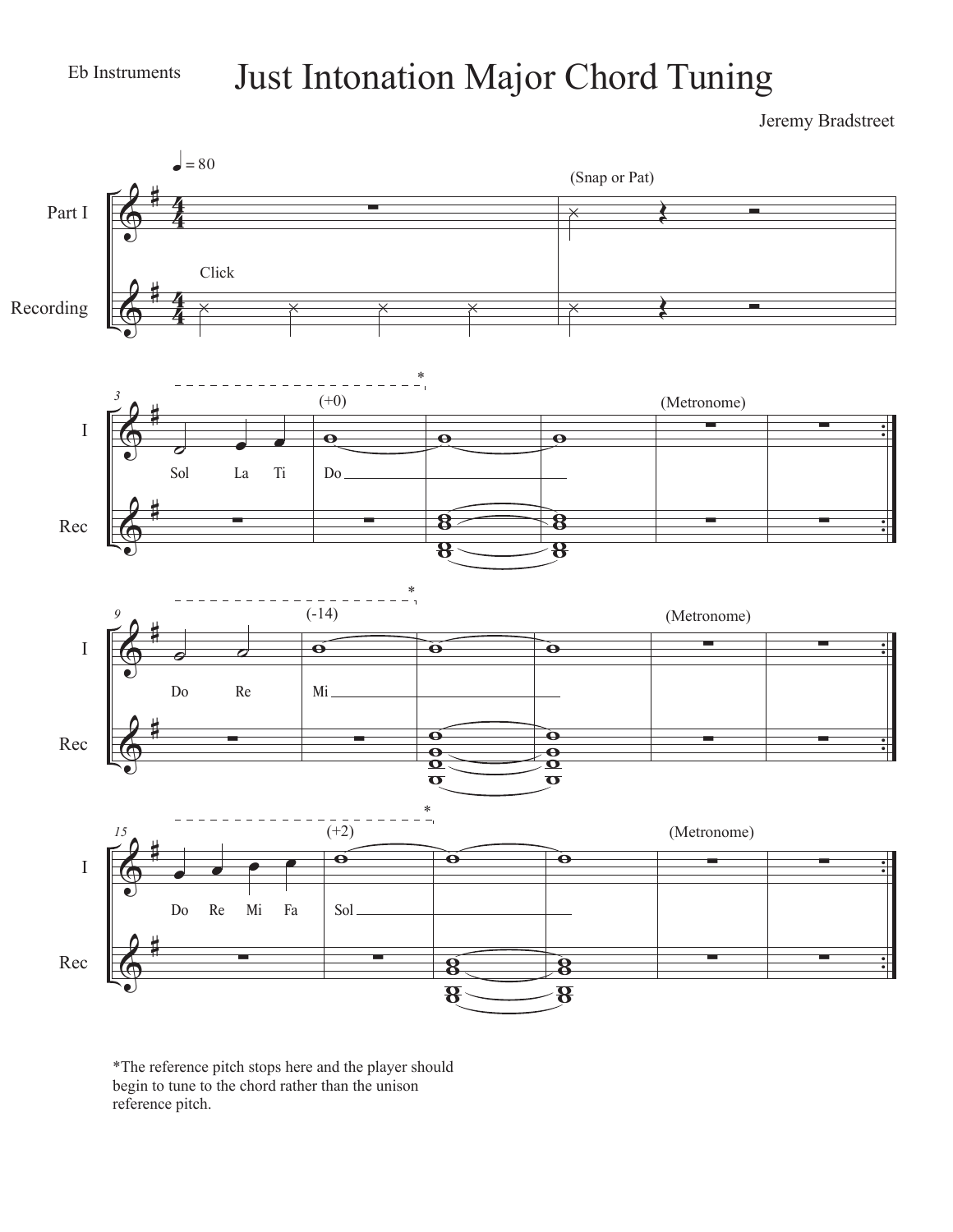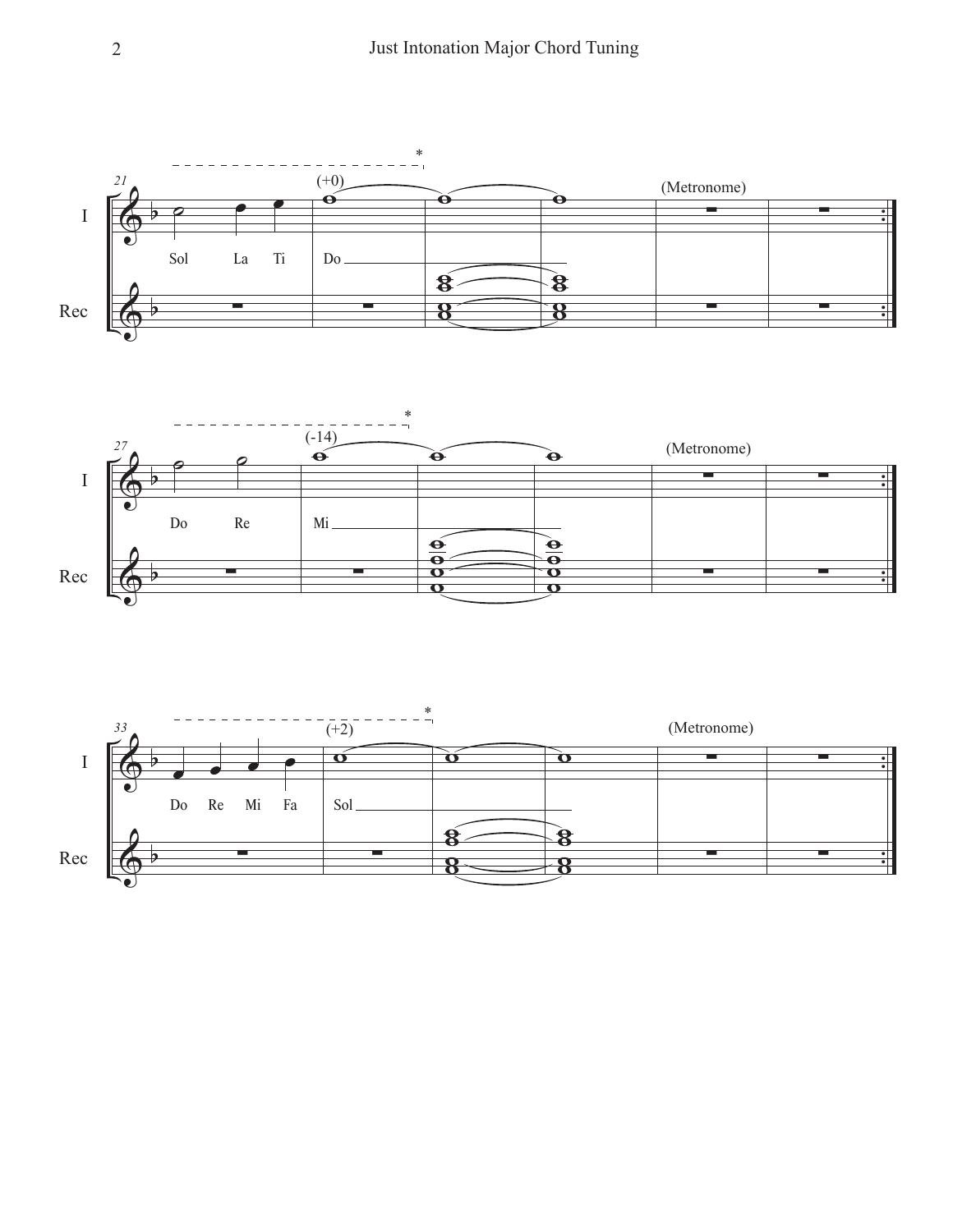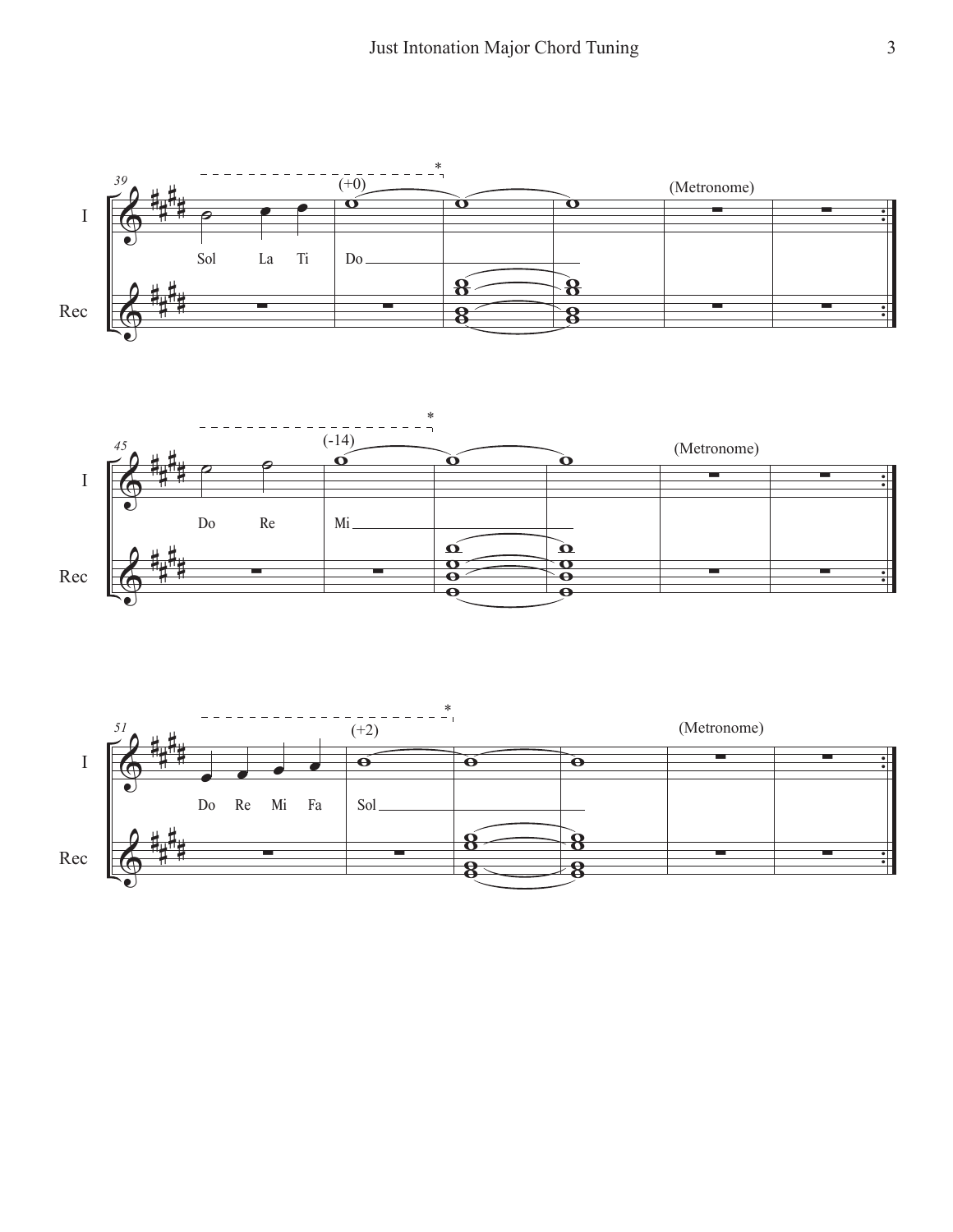Jeremy Bradstreet

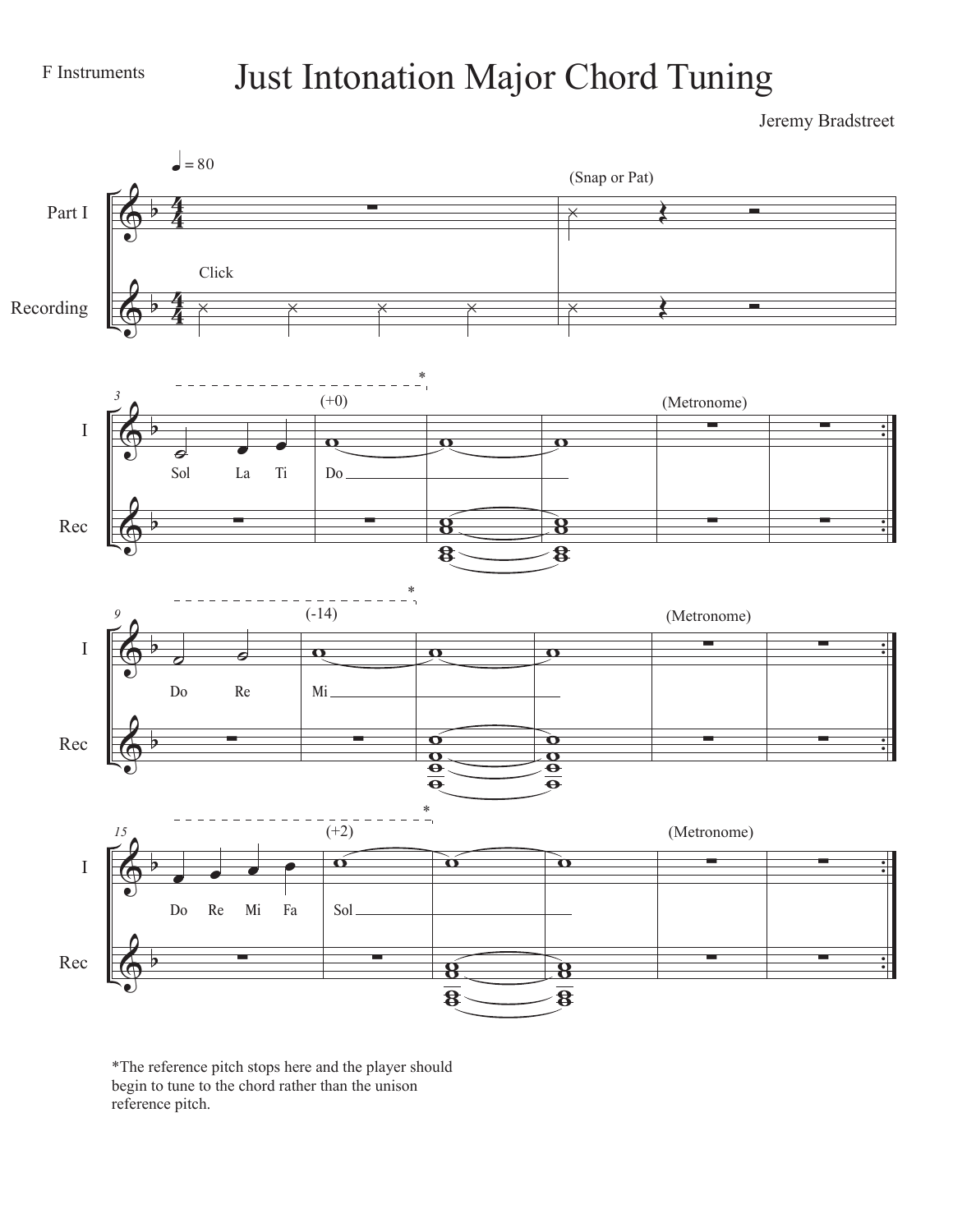

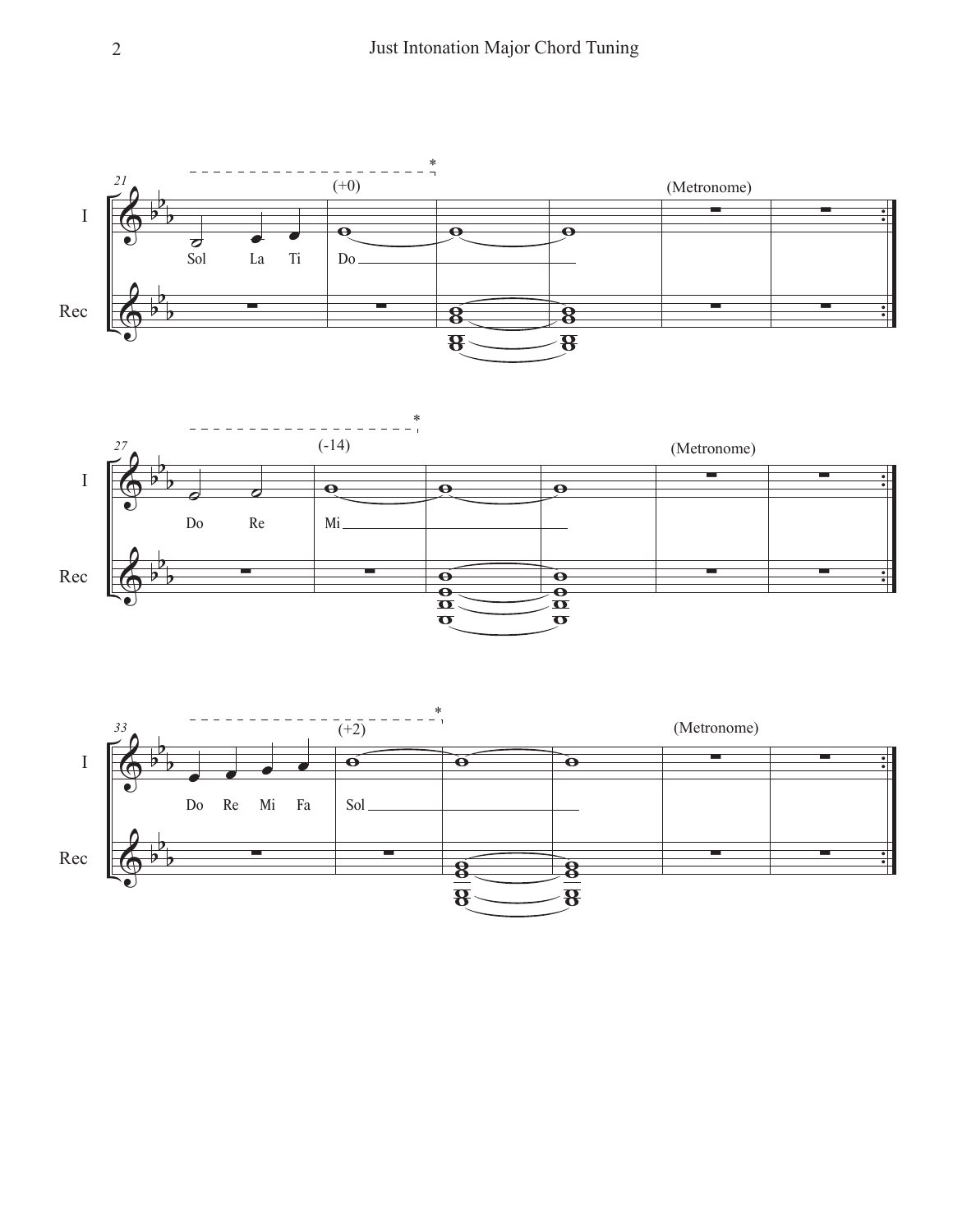

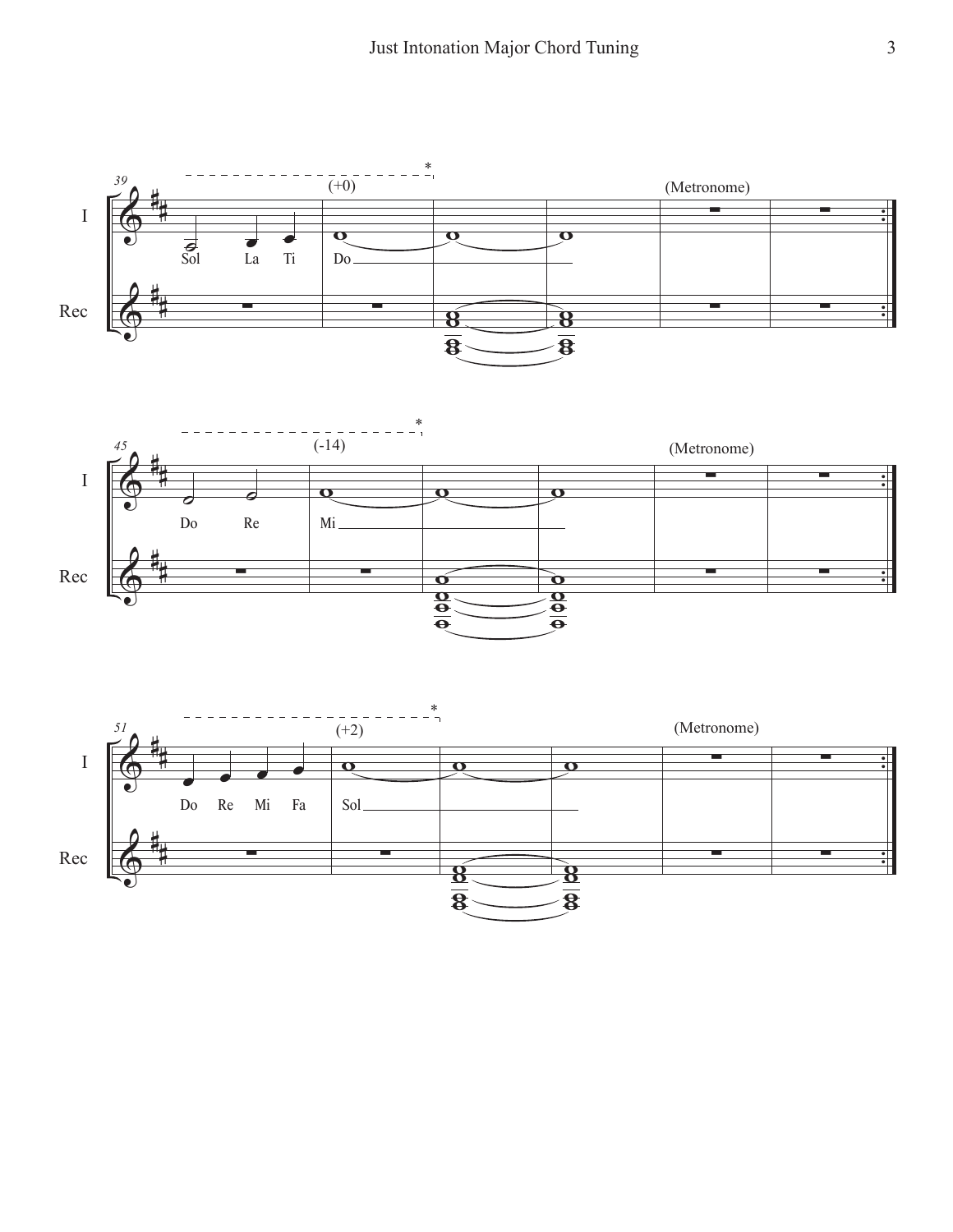C Instruments (Bass Clef)

Jeremy Bradstreet

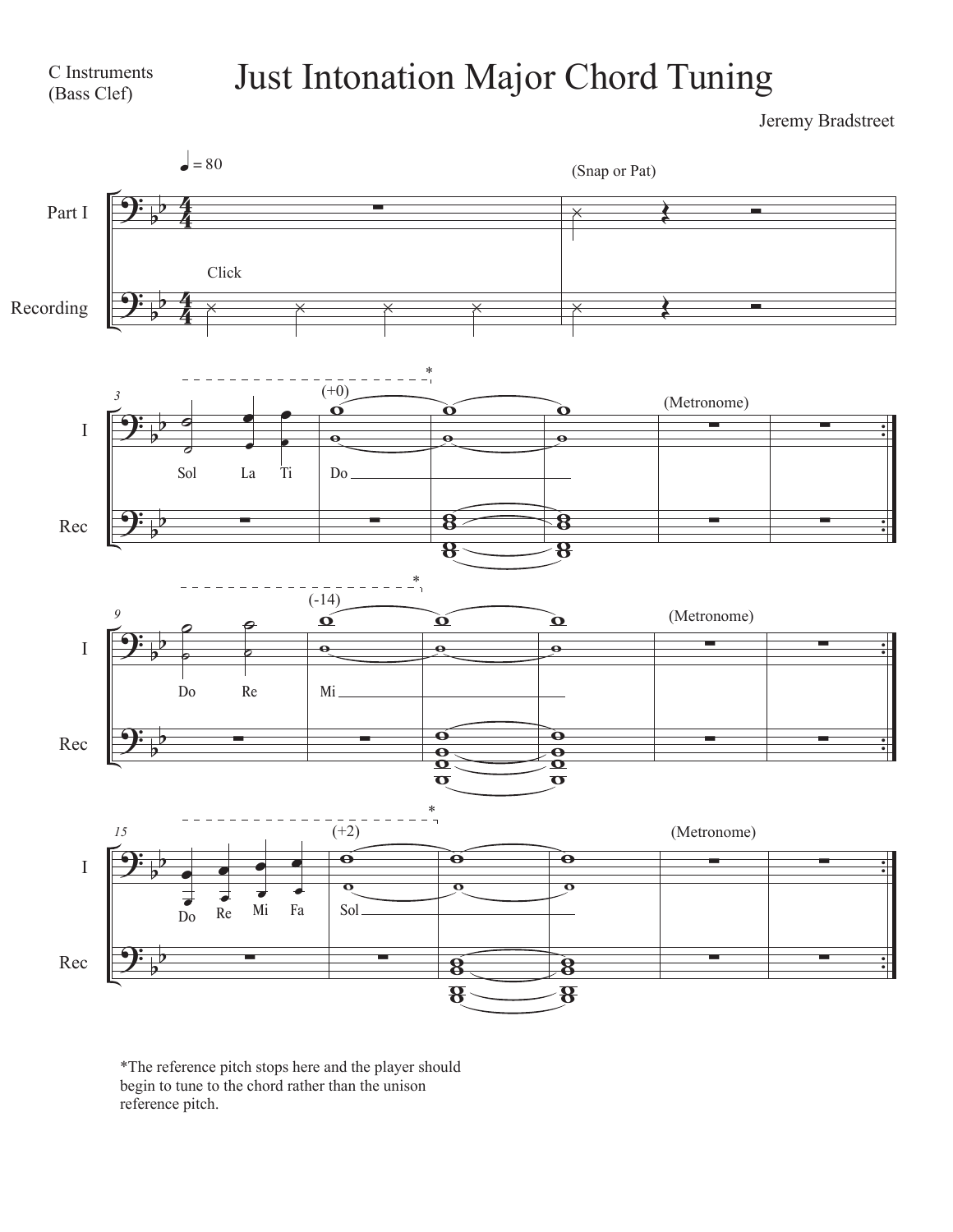